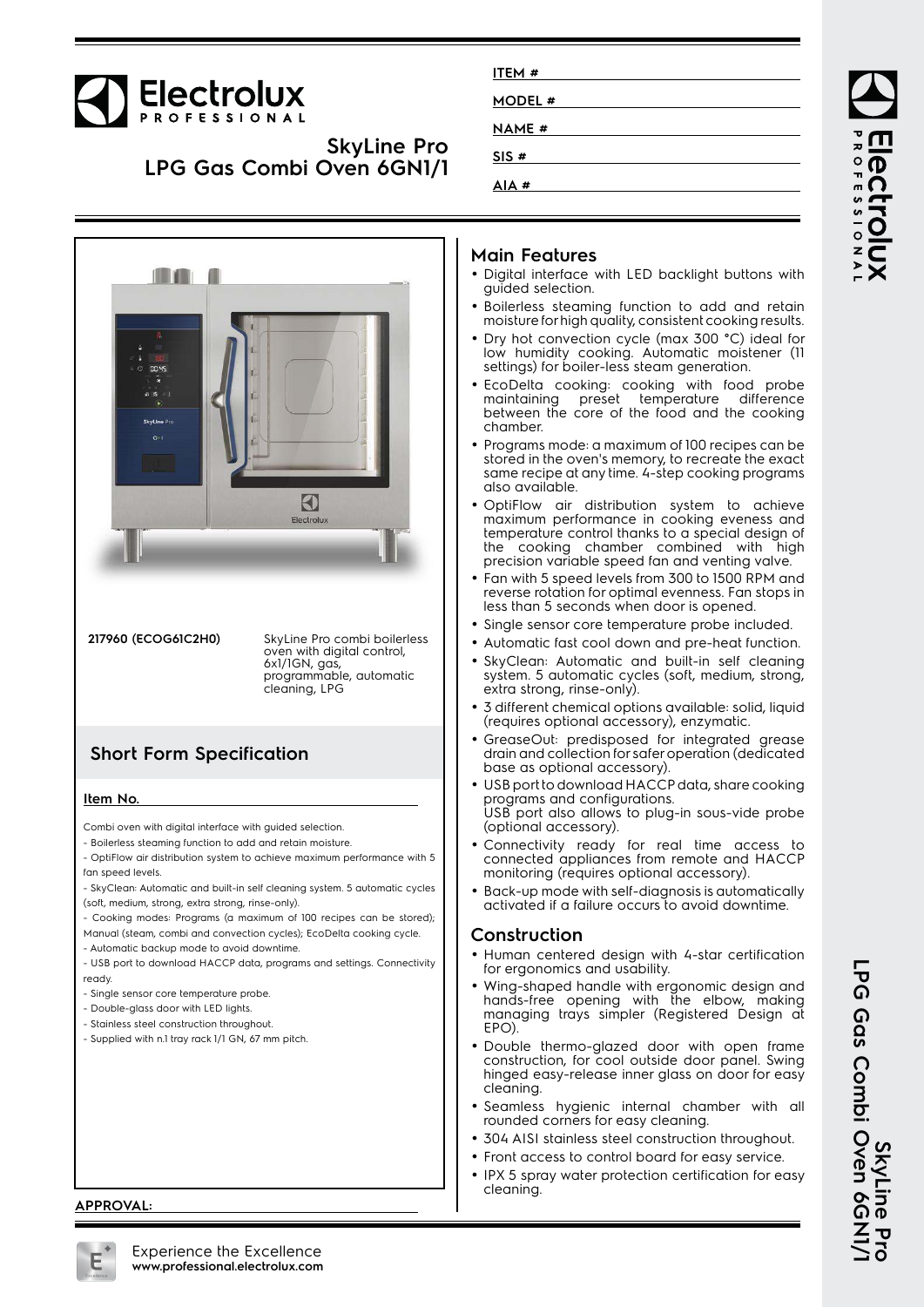

• Tray support for 6 & 10 GN 1/1 disassembled PNC 922382 ❑

open base

• Supplied with n.1 tray rack 1/1 GN, 67 mm pitch.

| <b>Optional Accessories</b>                                                                       |                        | · Wall mounted detergent tank holder                                                                                                         | PNC 922386 <del>□</del>             |
|---------------------------------------------------------------------------------------------------|------------------------|----------------------------------------------------------------------------------------------------------------------------------------------|-------------------------------------|
| • Water softener with cartridge and flow                                                          | PNC 920002             | Tray rack with wheels, 6 GN 1/1, 65mm pitch PNC 922600 Q                                                                                     |                                     |
| meter for 6 & 10 GN 1/1 ovens (low-<br>medium steam usage - less than 2hrs<br>per day full steam) | ❏                      | • Tray rack with wheels, 5 GN 1/1, 80mm pitch PNC 922606 Q<br>• Bakery/pastry tray rack with wheels<br>400x600mm for 6 GN 1/1 oven and blast | PNC 922607 □                        |
| • Water softener with cartridge and flow<br>meter (high steam usage)                              | PNC 920003             | chiller freezer, 80mm pitch (5 runners)<br>• Slide-in rack with handle for 6 & 10 GN 1/1                                                     | PNC 922610 <b>□</b>                 |
| • Water softener with salt for ovens with                                                         | <b>PNC 921305</b><br>∩ | oven                                                                                                                                         |                                     |
| automatic regeneration of resin<br>• Resin sanitizer for water softener                           | PNC 921306             | • Open base with tray support for 6 & 10 GN PNC 922612 Q<br>1/1 oven                                                                         |                                     |
| (921305)<br>• Wheel kit for 6 $&$ 10 GN 1/1 and 2/1 GN                                            | PNC 922003             | • Cupboard base with tray support for 6 & 10 PNC 922614 Q<br>GN 1/1 oven                                                                     |                                     |
| oven base (not for the disassembled<br>one)                                                       | ❏                      | • Hot cupboard base with tray support for 6 PNC 922615 $\Box$<br>& 10 GN 1/1 oven holding GN 1/1                                             |                                     |
| · Pair of AISI 304 stainless steel grids, GN PNC 922017                                           |                        | or400x600mm                                                                                                                                  |                                     |
| 1/1<br>• Pair of grids for whole chicken (8 per<br>grid - 1,2kg each), GN 1/1                     | PNC 922036             | • Grease collection kit for GN 1/1-2/1<br>cupboard base (trolley with 2 tanks, open/<br>close device and drain)                              | PNC 922619 <b>□</b>                 |
| • AISI 304 stainless steel grid, GN 1/1                                                           | <b>PNC 922062</b>      | • Stacking kit for gas 6 GN 1/1 oven placed<br>on gas 6 GN 1/1 oven                                                                          | PNC 922622 <b>□</b>                 |
| • Grid for whole chicken (4 per grid - 1,2kg PNC 922086<br>each), GN 1/2                          |                        | • Stacking kit for gas 6 GN 1/1 oven placed<br>on gas 10 GN 1/1 oven                                                                         | PNC 922623 □                        |
| • External side spray unit (needs to be<br>mounted outside and includes support                   | PNC 922171 <b>□</b>    | • Trolley for slide-in rack for 6 & 10 GN 1/1<br>oven and blast chiller freezer                                                              | PNC 922626 <b>□</b>                 |
| to be mounted on the oven)<br>• Baking tray for 5 baguettes in                                    | PNC 922189             | • Trolley for mobile rack for 2 stacked 6 GN<br>1/1 ovens on riser                                                                           | PNC 922628 □                        |
| perforated aluminum with silicon<br>coating, 400x600x38mm                                         | ❏                      | • Trolley for mobile rack for 6 GN 1/1 on 6 or<br>10 GN 1/1 ovens                                                                            | PNC 922630 □                        |
| • Baking tray with 4 edges in perforated<br>aluminum, 400x600x20mm                                | <b>PNC 922190</b>      | • Riser on feet for 2 6 GN 1/1 ovens or a 6 GN PNC 922632 $\Box$<br>1/1 oven on base                                                         |                                     |
| • Baking tray with 4 edges in aluminum,<br>400x600x20mm                                           | PNC 922191 <b>□</b>    | • Riser on wheels for stacked 2x6 GN 1/1<br>ovens, height 250mm                                                                              | PNC 922635 <b>□</b>                 |
| • Pair of frying baskets                                                                          | PNC 922239<br>□        | • Stainless steel drain kit for 6 & 10 GN oven,<br>dia=50mm                                                                                  | PNC 922636 <b>□</b>                 |
| • AISI 304 stainless steel bakery/pastry<br>grid 400x600mm                                        | <b>PNC 922264</b>      | · Plastic drain kit for 6 &10 GN oven,<br>dia=50mm                                                                                           | PNC 922637 □                        |
| · Double-step door opening kit                                                                    | <b>PNC 922265</b>      | • Grease collection kit for open base (trolley<br>with 2 tanks, open/close device and drain)                                                 | PNC 922639 <b>□</b>                 |
| • Grid for whole chicken (8 per grid - 1,2kg PNC 922266<br>each), GN 1/1                          |                        | • Wall support for 6 GN 1/1 oven<br>• Dehydration tray, GN 1/1, H=20mm                                                                       | PNC 922643 □<br>PNC 922651 □        |
| • USB probe for sous-vide cooking                                                                 | PNC 922281 □           | • Flat dehydration tray, GN 1/1                                                                                                              | PNC 922652 □                        |
| • Grease collection tray, GN 1/1, H=100<br>mm                                                     | <b>PNC 922321</b>      | • Open base for 6 & 10 GN 1/1 oven,<br>disassembled - NO accessory can be fitted                                                             | PNC 922653 □                        |
| • Kit universal skewer rack and 4 long<br>skewers for Lenghtwise ovens                            | <b>PNC 922324</b>      | with the exception of 922382<br>• Bakery/pastry rack kit for 6 GN 1/1 oven with PNC 922655 Q                                                 |                                     |
| • Universal skewer rack                                                                           | PNC 922326<br>❏        | 5 racks 400x600mm and 80mm pitch                                                                                                             |                                     |
| • 4 long skewers                                                                                  | <b>PNC 922327</b><br>ப | • Stacking kit for gas 6 GN 1/1 oven placed<br>on 7kg and 15kg crosswise blast chiller<br>freezer                                            | PNC 922657 Q                        |
| • Smoker for lengthwise and crosswise<br>oven (4 kinds of smoker wood chips are $\Box$            | PNC 922338             | • Heat shield for stacked ovens 6 GN 1/1 on 6 PNC 922660 Q<br>GN 1/1                                                                         |                                     |
| available on request)<br>• Water nanofilter for 6 & 10 GN 1/1 ovens PNC 922342                    |                        | • Heat shield for stacked ovens 6 GN 1/1 on<br>10 GN 1/1                                                                                     | PNC 922661 Q                        |
|                                                                                                   | <b>PNC 922343</b>      | • Heat shield for 6 GN 1/1 oven                                                                                                              | PNC 922662 Q                        |
| • External reverse osmosis filter for 6 & 10<br>GN 1/1 ovens                                      |                        | • Kit to convert from natural gas to LPG                                                                                                     | PNC 922670 <b>□</b>                 |
| • Multipurpose hook                                                                               | PNC 922348             | • Kit to convert from LPG to natural gas                                                                                                     | PNC 922671 □                        |
|                                                                                                   | ப                      | • Flue condenser for gas oven                                                                                                                | PNC 922678 <del>□</del>             |
| • 4 flanged feet for 6 $\&$ 10 GN, 2",<br>100-130mm                                               | PNC 922351<br>❏        | • Fixed tray rack for 6 GN 1/1 and<br>400x600mm grids                                                                                        | PNC 922684 □                        |
| • Grid for whole duck (8 per grid - 1,8kg                                                         | PNC 922362             | • Kit to fix oven to the wall<br>• Tray support for 6 & 10 GN 1/1 open base                                                                  | PNC 922687 □<br>PNC 922690 <b>□</b> |
| each), GN 1/1                                                                                     |                        |                                                                                                                                              |                                     |



**SkyLine Pro LPG Gas Combi Oven 6GN1/1**

The company reserves the right to make modifications to the products without prior notice. All information correct at time of printing.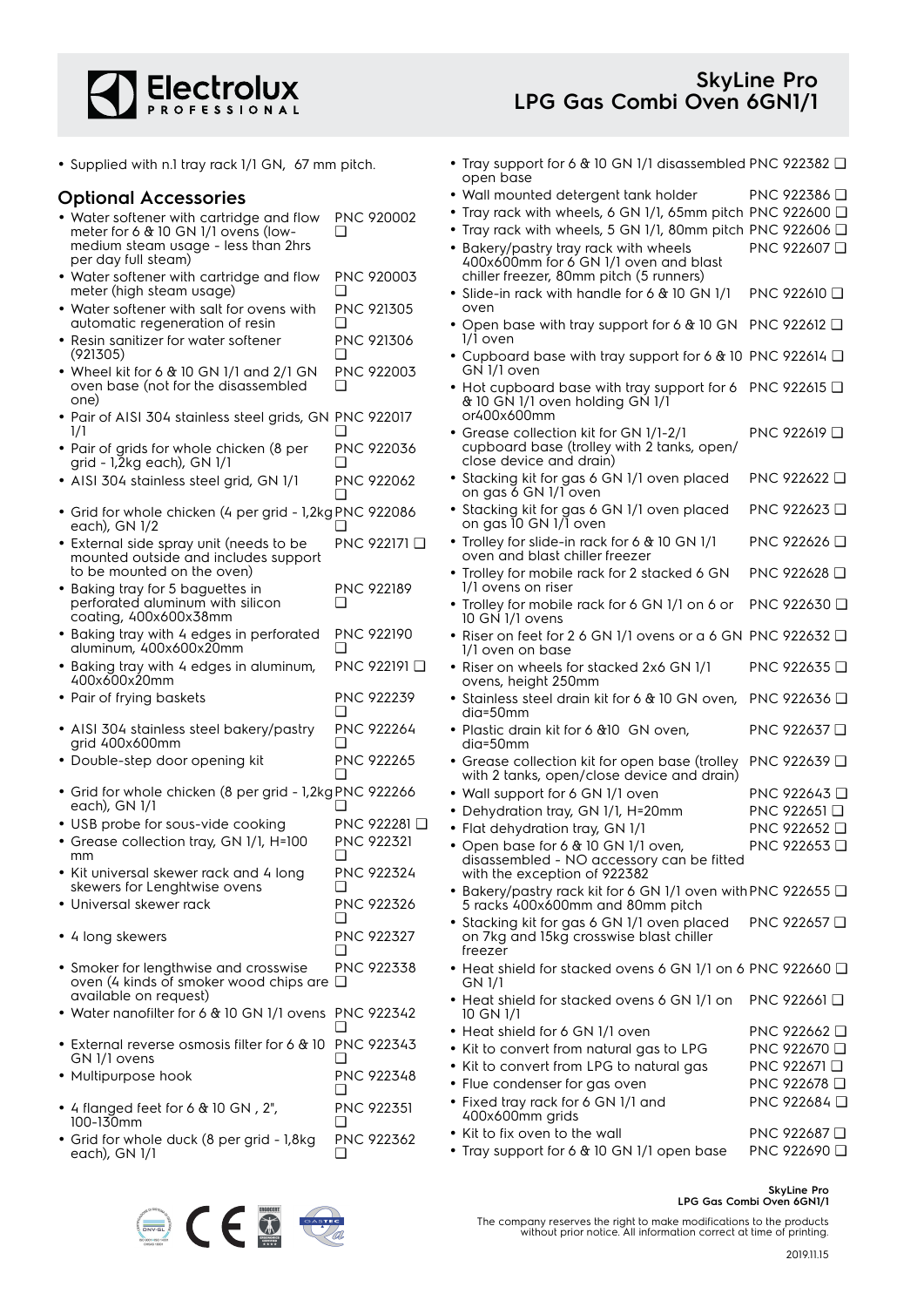

| • 4 adjustable feet with black cover for 6<br>& 10 GN ovens, 150-200mm      | H   | <b>PNC 922693</b>          |
|-----------------------------------------------------------------------------|-----|----------------------------|
| • Wifi board (NIU)                                                          |     | PNC 922695                 |
| • Detergent tank holder for open base                                       | □   | PNC 922699                 |
| • Bakery/pastry runners 400x600mm for 6 PNC 922702<br>& 10 GN 1/1 oven base |     |                            |
| • Wheels for stacked ovens                                                  | ∩   | PNC 922704                 |
| • Spit for lamb or suckling pig (up to 12kg) PNC 922709<br>for GN 1/1 ovens |     |                            |
| • Probe holder for liquids                                                  | □   | <b>PNC 922714</b>          |
| $\bullet$ Exhaust hood with fan for 6 & 10 GN 1/1<br>ovens                  | ❏   | <b>PNC 922728</b>          |
| $\bullet\,$ Exhaust hood without fan for 6&10<br>1/1GN ovens                |     | PNC 922733                 |
| · Fixed tray rack, 5 GN 1/1, 85mm pitch                                     |     | PNC 922740                 |
| $\bullet$ 4 high adjustable feet for 6 & 10 GN<br>ovens, 230-290mm          |     | <b>PNC 922745</b>          |
| • Tray for traditional static cooking,<br>H=100mm                           | □   | <b>PNC 922746</b>          |
| · Double-face griddle, one side ribbed<br>and one side smooth, 400x600mm    | ❏   | <b>PNC 922747</b>          |
| • Non-stick universal pan, GN 1/1,<br>$H = 20$ mm                           | ∣ 1 | PNC 925000                 |
| • Non-stick universal pan, GN 1/1,<br>H=40mm                                |     | PNC 925001                 |
| • Non-stick universal pan, GN 1/1,<br>H=60mm                                |     | PNC 925002                 |
| · Double-face griddle, one side ribbed<br>and one side smooth, GN 1/1       | ∣ 1 | PNC 925003                 |
| · Aluminum grill, GN 1/1                                                    | □   | PNC 925004                 |
| • Frying pan for 8 eggs, pancakes,<br>hamburgers, GN 171                    | ∣ 1 | <b>PNC 925005</b>          |
| • Flat baking tray with 2 edges, GN 1/1                                     | □   | PNC 925006                 |
| • Baking tray for 4 baguettes, GN 1/1                                       |     | PNC 925007                 |
| • Potato baker for 28 potatoes, GN 1/1                                      | ┚   | PNC 925008                 |
| • Non-stick universal pan, GN 1/2,<br>$H=20$ mm                             | ❏   | <b>PNC 925009</b>          |
| · Non-stick universal pan, GN 1/2,<br>H=40mm                                | ப   | <b>PNC 925010</b>          |
| • Non-stick universal pan, GN 1/2,<br>H=60mm                                |     | PNC 925011 <b>❑</b>        |
| · Wood chips: oak, 450gr                                                    | ❏   | PNC 930209                 |
| • Wood chips: hickory, 450gr                                                | ⊔   | PNC 930210                 |
| • Wood chips: maple, 450gr<br>• Wood chips: cherry, 450gr                   | ❏   | PNC 930211 □<br>PNC 930212 |
| • Compatibility kit for installation on<br>previous base GN 1/1             |     | PNC 930217                 |



previous base GN 1/1